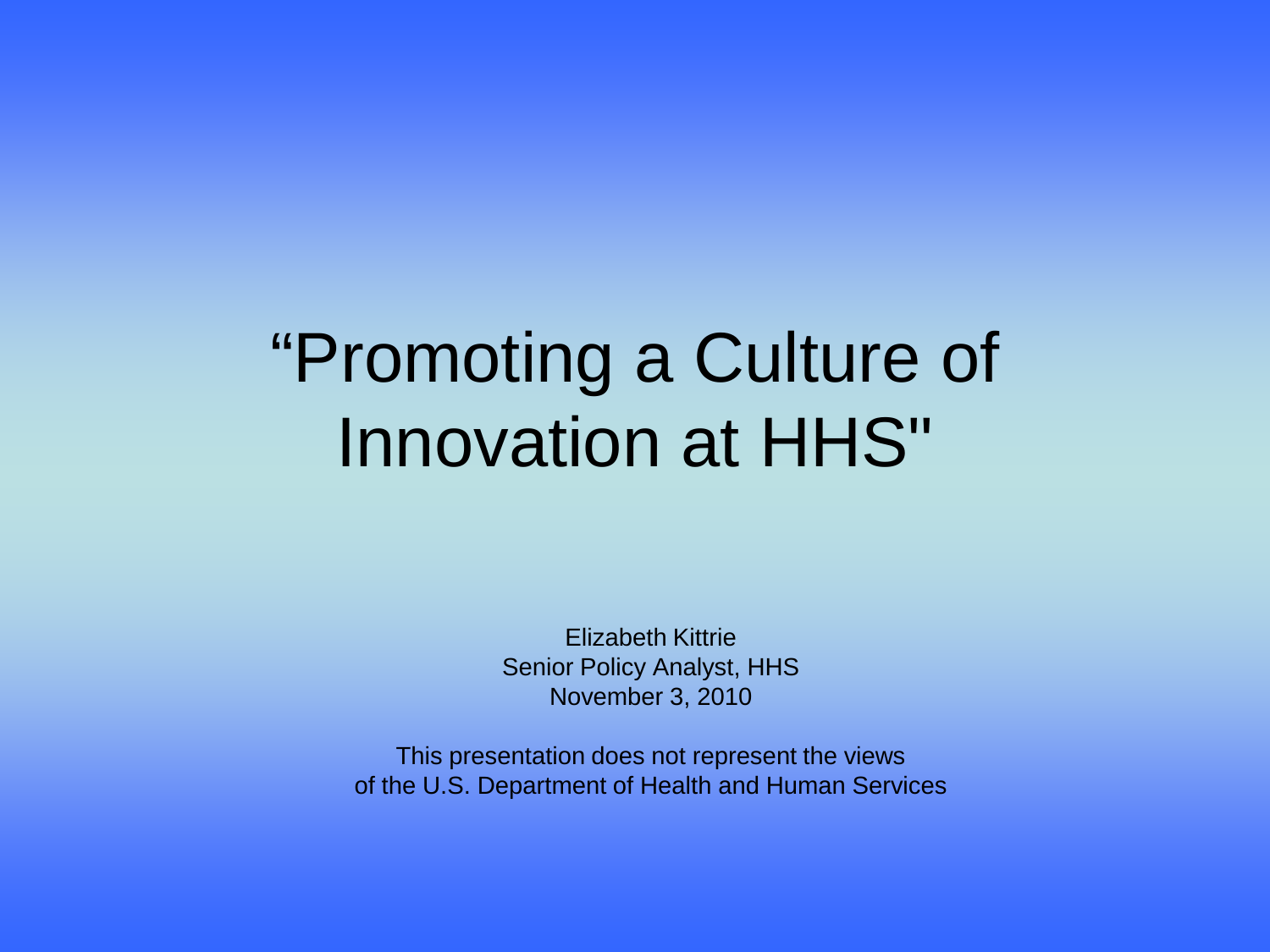# About HHS

- Our mission is to protect the health of all Americans and provide essential human services, especially for those who are least able to help themselves
- **HHS** operations
	- Budget exceeding \$900 billion
	- Over 300 programs spread across 11 operating divisions
	- Nearly 68,000 employees spread all over the globe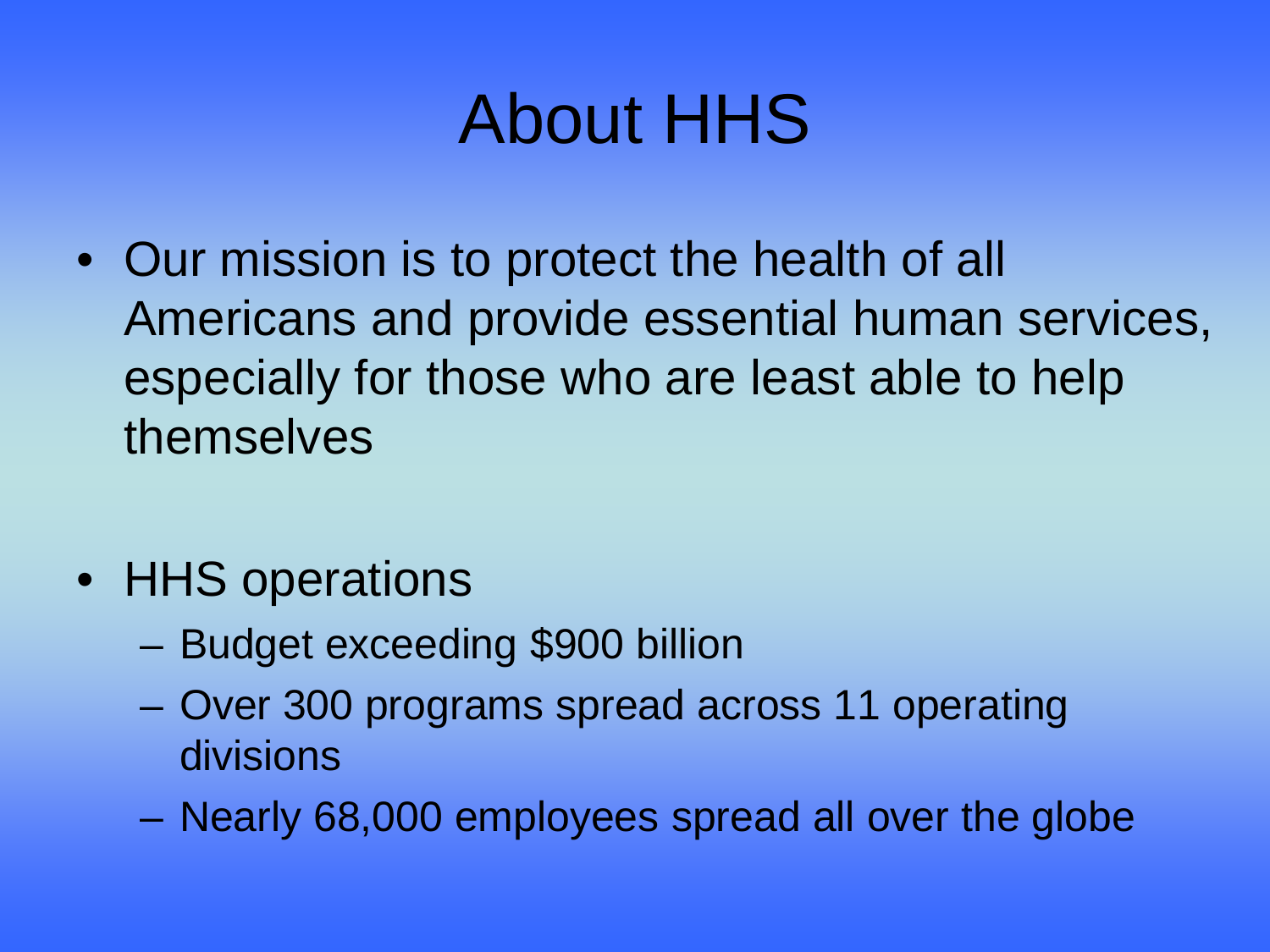# Promoting Innovation at HHS

- Fostering Open Government and Innovation at HHS are key priorities for Secretary Sebelius
- Recognition that creative solutions to our most pressing challenges can come from employees, citizens, partner organizations & other stakeholders
- The HHS Open Government Plan highlights a number of initiatives to promote collaboration and participation with and among our employees and stakeholders.
	- See <http://www.hhs.gov/open/>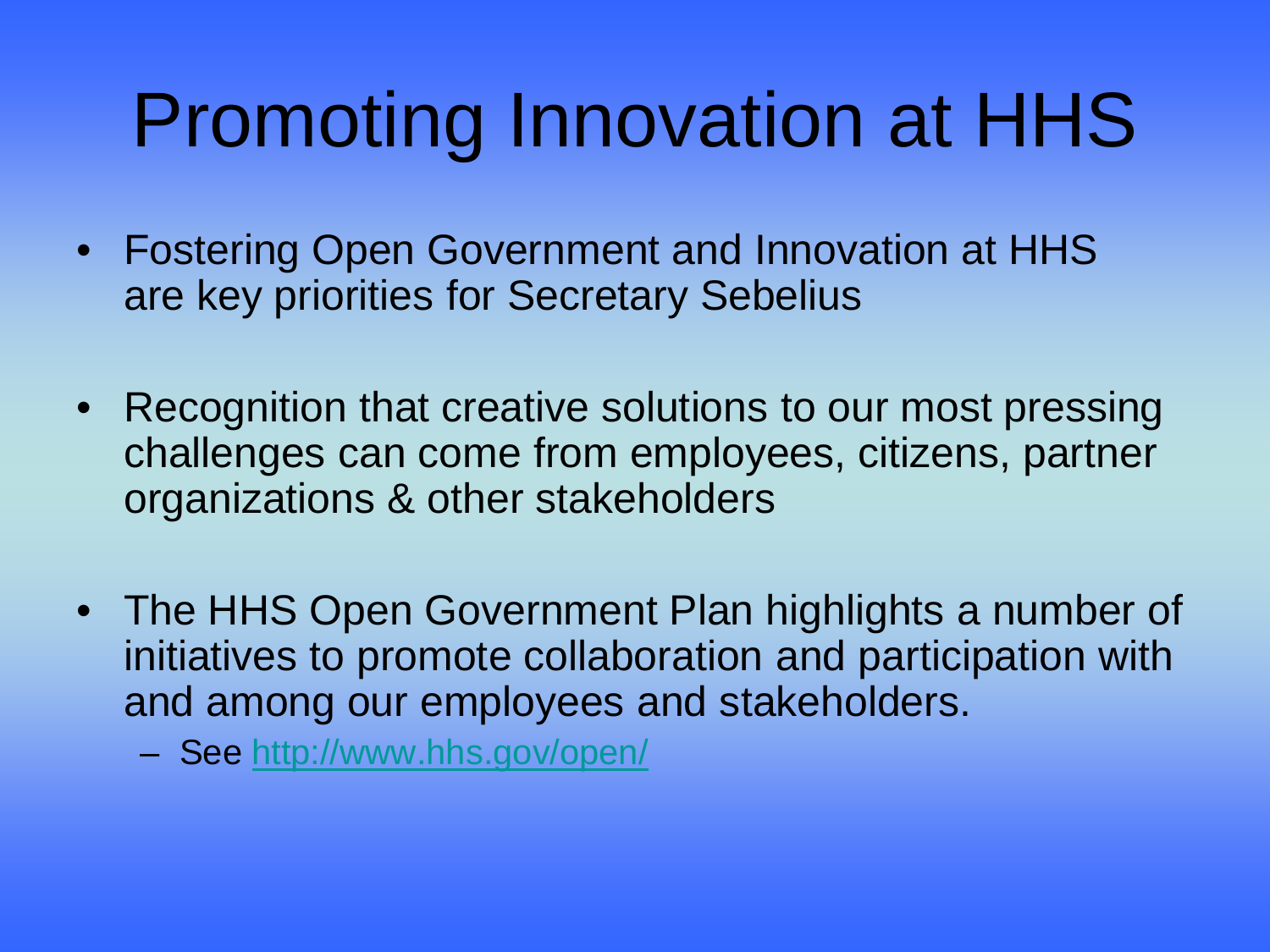# HHS Innovation Council

- Established by Secretary Sebelius in January 2010
- Interagency council that reports directly to the Secretary and advises on innovation
- Goals: promote innovation across HHS and break down barriers to innovation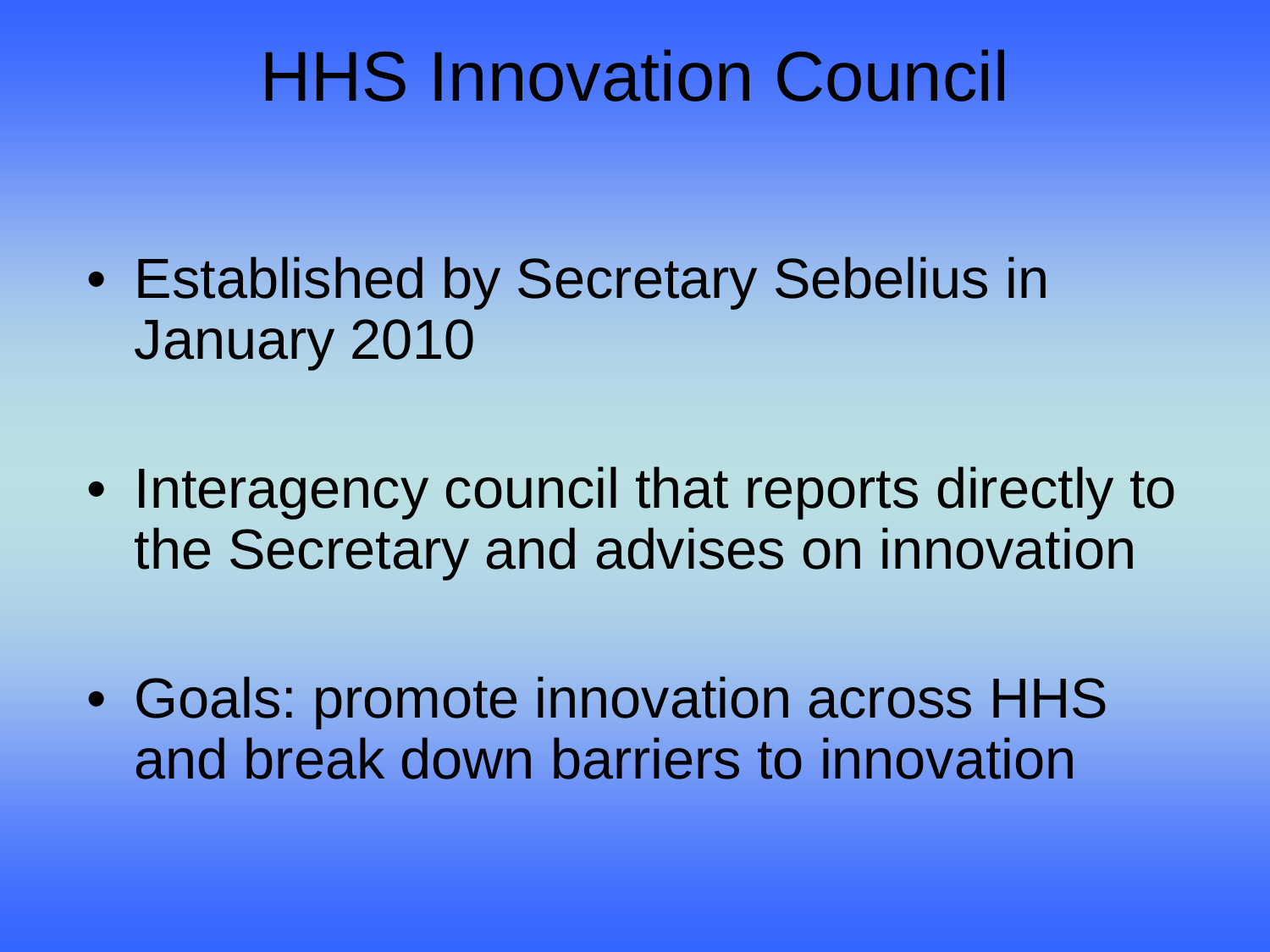# HHS*innovates* Awards Contest

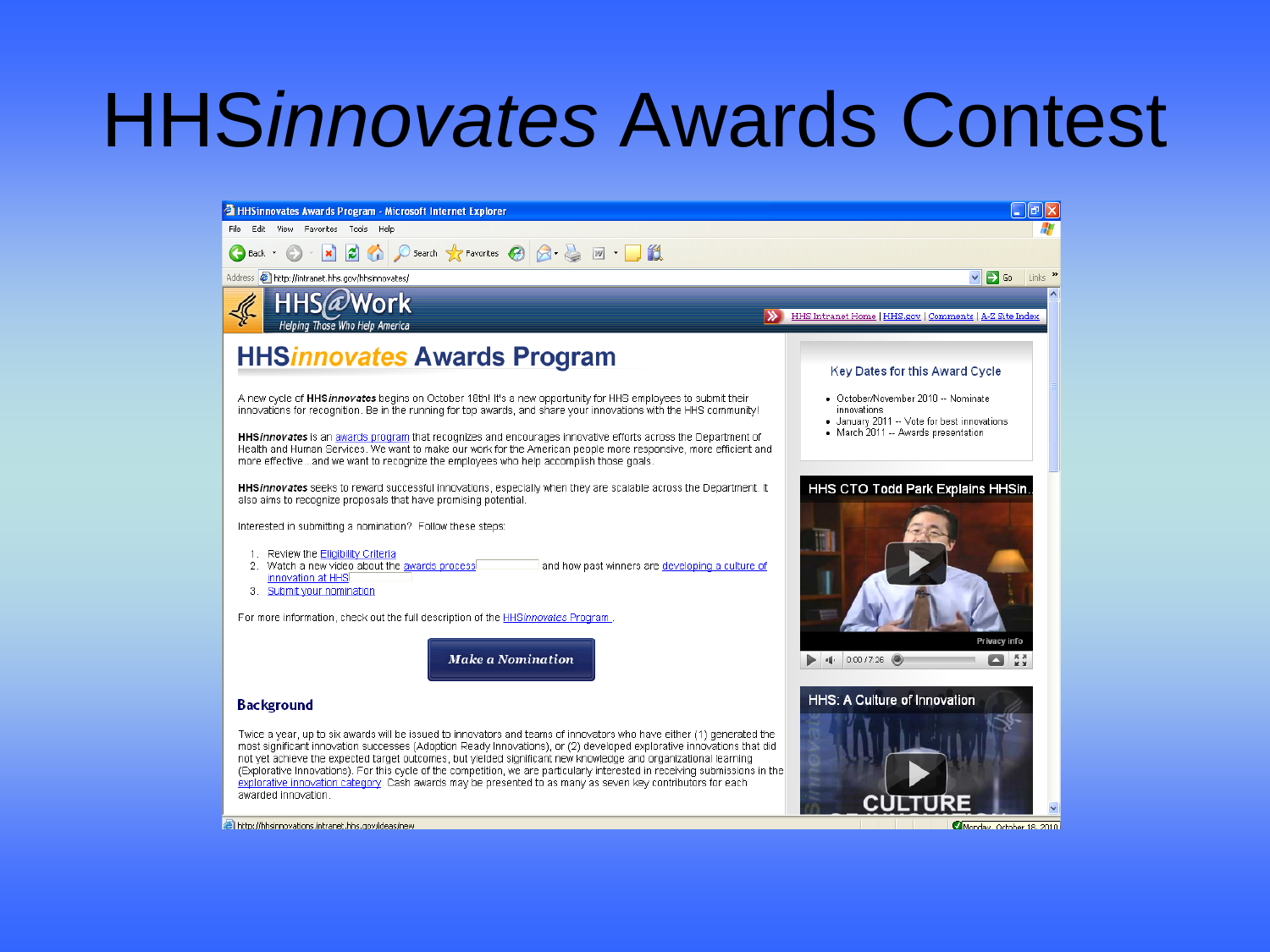# Prizes and Challenges





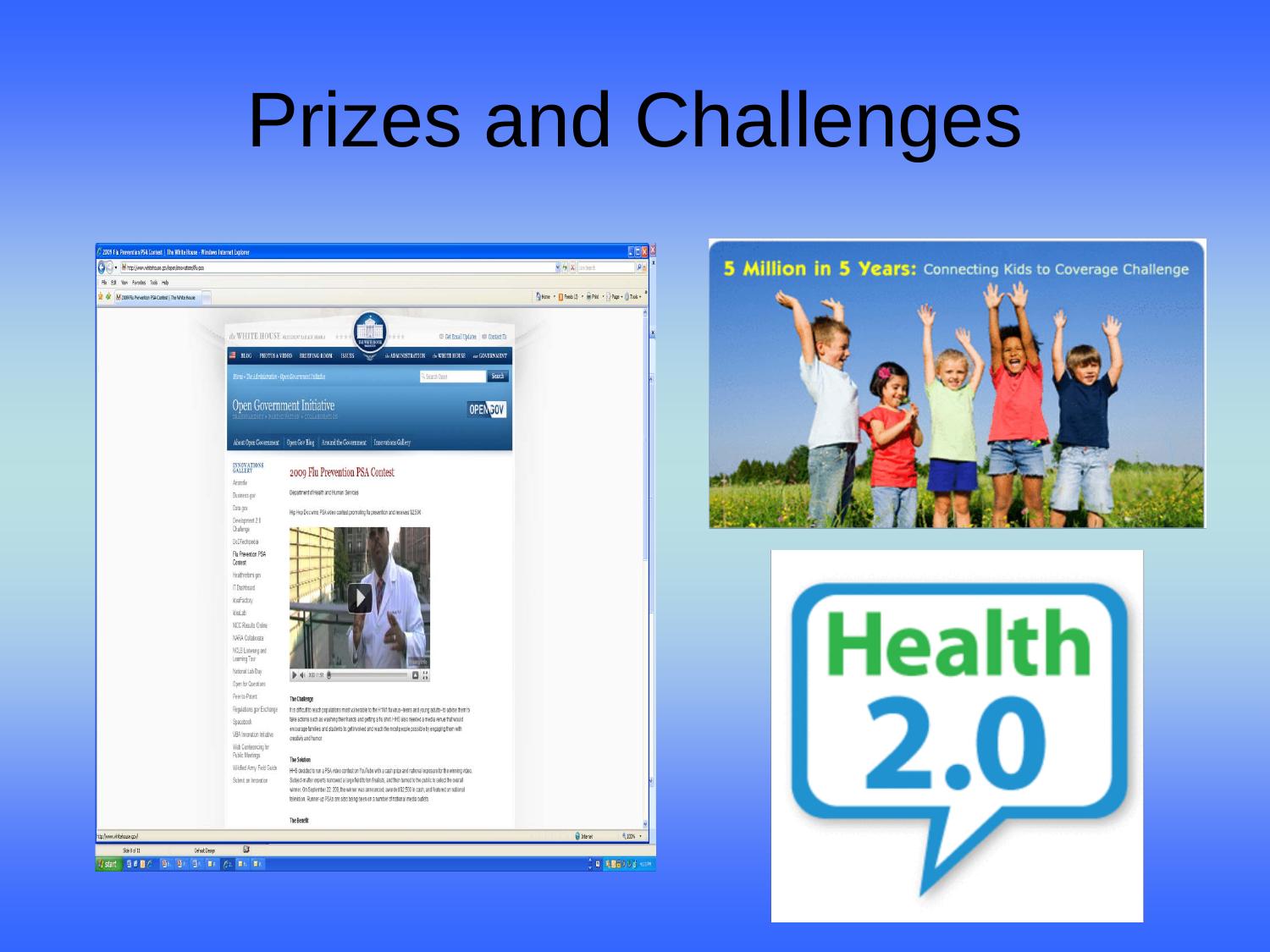### Ideation Tools & Platforms at HHS

|                          | U.S. Department of Health & Human Services                                                                                                                                                                                                                                                     |           |                                                           | Www.hhs.gov                           |
|--------------------------|------------------------------------------------------------------------------------------------------------------------------------------------------------------------------------------------------------------------------------------------------------------------------------------------|-----------|-----------------------------------------------------------|---------------------------------------|
|                          | <b>W.S. Food and Drug Administration</b>                                                                                                                                                                                                                                                       | A-2 Index | Search                                                    | ۰                                     |
|                          | Home   Food   Drugs   Medical Devices   Vaccines, Blood & Biologics   Animal & Veterinary   Cosmetics   Radiation-Emitting Products   Tobacco Products                                                                                                                                         |           |                                                           |                                       |
|                          | <b>Tobacco Products</b>                                                                                                                                                                                                                                                                        |           |                                                           |                                       |
| Home - Tobacco Products  |                                                                                                                                                                                                                                                                                                |           |                                                           |                                       |
|                          | Improving FDA Tobacco Retailer<br><b>Communication Tools Forum</b><br>flign in                                                                                                                                                                                                                 |           |                                                           |                                       |
|                          | Help us identify or improve communication tools that educate retailers about FDA<br>tobacco products regulations that protect America's youth! Current<br>communication tools include: podcasts, RSS feeds, widgets, social media, and<br>more. Visit www.fda.gov/breakthechain to learn more. |           | votes left<br><b>Wait frago entrol to may out?</b>        |                                       |
|                          | Please take a few minutes to share your idea, comment, or vote.                                                                                                                                                                                                                                |           |                                                           |                                       |
| Thanks!                  |                                                                                                                                                                                                                                                                                                |           |                                                           | <b>Improving FDA Tobacco Retailer</b> |
|                          | PLEASE NOTE: To review our comment policy, visit http://go.usa.gov/3jT. We<br>will only post on-topic comments on communication tool suggestions for                                                                                                                                           |           | findid                                                    | Communication Tools activity          |
|                          | retailers. For questions about FDA regulations, please email<br>AskCTP@fda.hhs.gov.                                                                                                                                                                                                            |           | Education                                                 | Contact FDA Tobacco Retailer          |
|                          | I suggest FDA add these tools to improve tobacco retailer education<br>Enter your idea                                                                                                                                                                                                         |           |                                                           |                                       |
|                          |                                                                                                                                                                                                                                                                                                | Search    |                                                           | Improving FDA Tobacco Retailer        |
| top ideas                | hot new accepted completed                                                                                                                                                                                                                                                                     |           | Communication Tools (4)<br><b>Tobacco Ideas: Retailer</b> |                                       |
| 7<br><b>COAS</b><br>vote | Printed posters<br>(131)<br>It would be helpful if people could order printed posters for outreach rather<br>than printing out the pdfs on the website.<br>by Lauren Brebenotter   C) B comments                                                                                               |           |                                                           |                                       |
| $\overline{2}$<br>enters | It would be great if there were an FDAStore where we could<br>order materials, pubs, videos, etc.                                                                                                                                                                                              |           |                                                           |                                       |
| vote                     | by kemodog : @0 comments                                                                                                                                                                                                                                                                       |           |                                                           |                                       |
| $\overline{2}$           | <b>High School Liasons</b>                                                                                                                                                                                                                                                                     |           |                                                           |                                       |
| vote                     | High Schools require community service hours for graduation, reach out to<br>HS kids to deliver posters to retailers, perhaps even after they act as<br>"secret shoppers". Kids get service hours, and retailers get the message<br>directly from their target group.                          |           |                                                           |                                       |
|                          | by A. Spolarich : @ 8 comments                                                                                                                                                                                                                                                                 |           |                                                           |                                       |
| 1                        | Low literacy handouts wisimple easy-to-use information in                                                                                                                                                                                                                                      |           |                                                           |                                       |
| <b>MORA</b>              | multiple languages including Spanish<br>by Sarah Houston / C 0 comments                                                                                                                                                                                                                        |           |                                                           |                                       |
|                          |                                                                                                                                                                                                                                                                                                |           |                                                           | <b>USERVOCES</b>                      |
|                          |                                                                                                                                                                                                                                                                                                |           |                                                           |                                       |
|                          |                                                                                                                                                                                                                                                                                                |           |                                                           |                                       |
|                          | Note: If you need help accessing information in different file formats, see Instructions for Downloading Viewers and Players.                                                                                                                                                                  |           |                                                           |                                       |
|                          | Home   About FDA   Contact Us   A to Z Subject Index   Site Map   Web Site Policies   FDIA   Accessibility   No FEAR Act                                                                                                                                                                       |           |                                                           |                                       |
|                          | Combination Products   Advisory Committees   Science & Research   Regulatory Information   Safety   Emergency Preparedness   Infernational Programs                                                                                                                                            |           |                                                           |                                       |

### **Ideal ab** Search Ideas & Challenges P Connecting people to make good ideas better. Home All Posts FAO Challenges Ideas Login Welcome To IdeaLab! **Random Post** Economic Stimulus: Evidencebased Food Resources<br>Intervention Network in High Ideas Challenges Risk Communities **Browse Posts** Most Recent Posts Most Active Posts All Posts **Recent Comments** On June 24, 2009 czk7 said in Genomics at CDC "Does anyone know whether<br>there are CDC researchers that<br>are studying methods to link neren... Welcome to CDC's IdeaLab! The CDC community is made up of incredible individuals that have a wealth of knowledge accumulated over a lifetime of personal and professional experiences. Add Ideal ab to your favorites. The purpose of the IdeaLab is to make great ideas -even better- by capturing and more fully utilizing CDC's collective knowledge. This CDC-wide shared work space is designed to let individuals share or seek ideas from colleagues physically<br>located all over the world. As you enter this portal, you will have the apportunity to use your misgh public's health Top | Feed | Questions? Ask Joanne Andreadis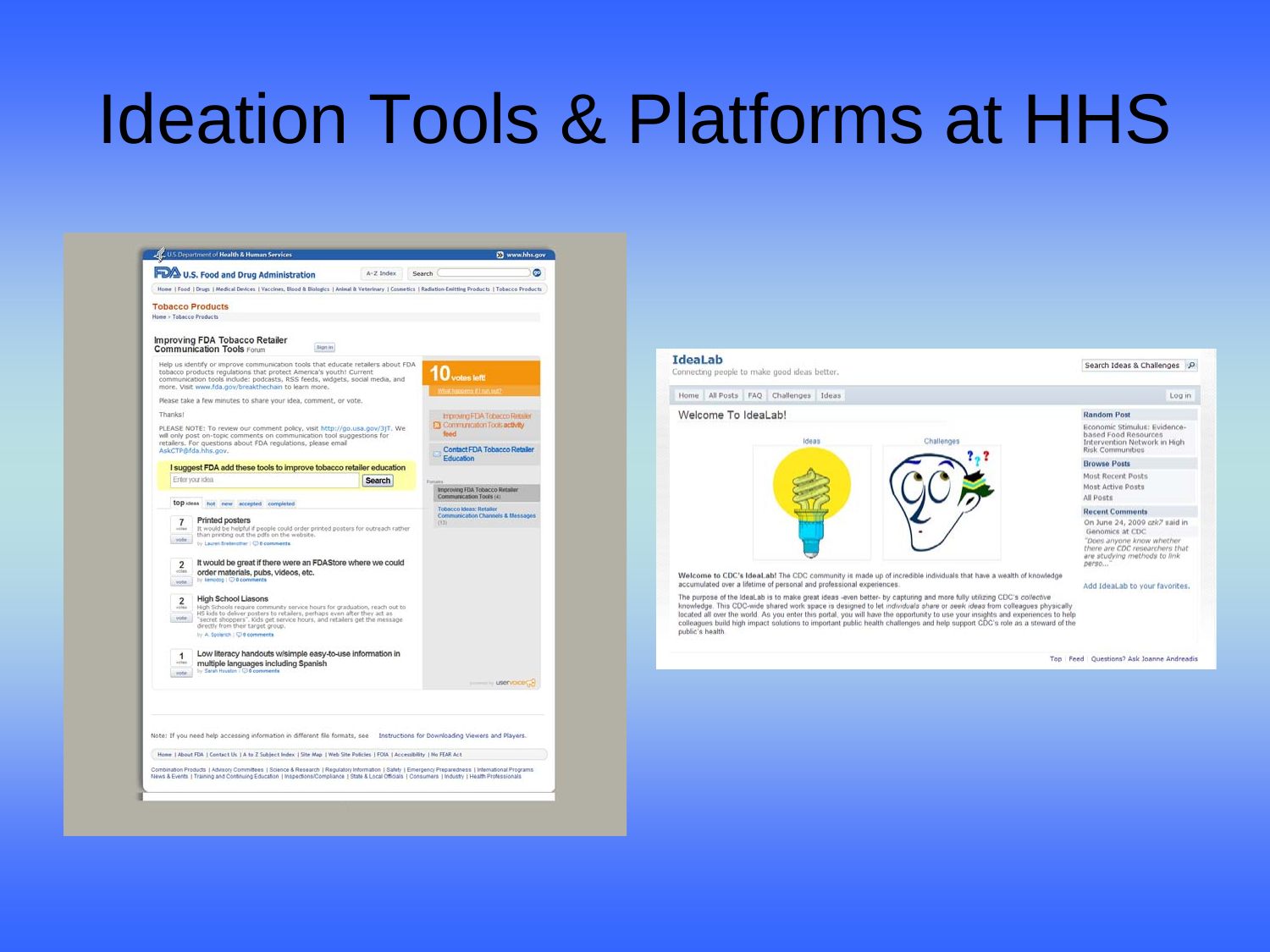# Interagency Ideation Community of Practice

- HHS co-founded the Federal Ideation Community of Practice
	- 30+ agencies participate
	- Opportunity to share best practices, discuss challenges and learn from other agencies

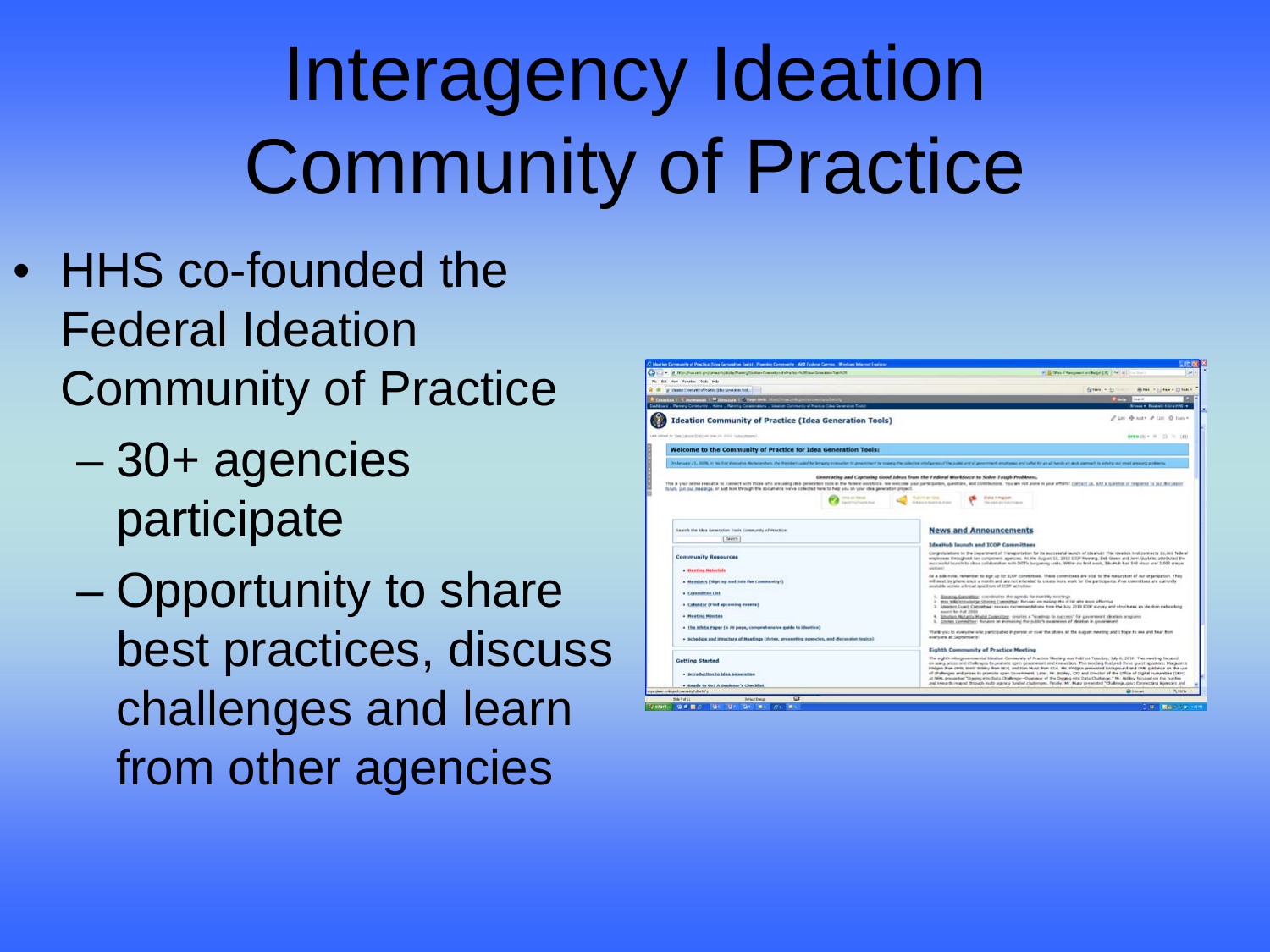# "Challenges" behind the Challenges

- Understanding how best to utilize and structure ideation, challenges and prizes to unlock the creative energies of our employees and stakeholders
- Developing the cultural change necessary for engagement with these types of tools
- Optimizing our use of web 2.0 technologies to fully leverage collaboration and participation opportunities